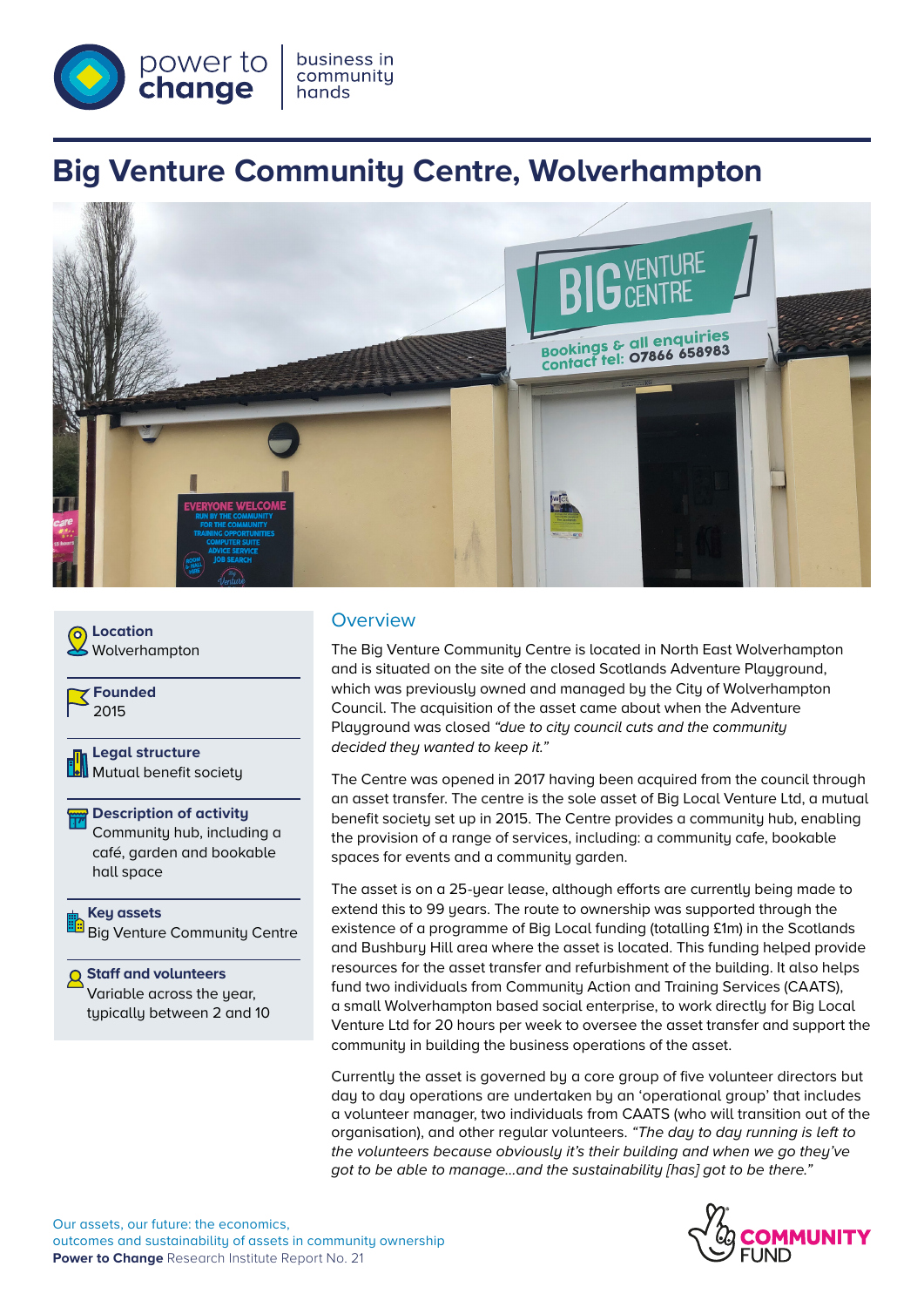

# What difference community ownership makes

The closure of the Scotlands Adventure Playground occurred during a period where a number of publicly owned assets were closed. Community ownership has provided a new life to the building and land, and avoided it falling into disrepair. Given the size of the land it is likely that an alternative use for it might have been for housing. The Big Venture Centre provides a location where a wide variety of community focused activities and services are provided. The centre is responsive to local needs and tailors the services it seeks to offer accordingly. It does not presently provide any jobs beyond those of the CAATS team but it is anticipated that jobs will be created at the centre as it transitions from being led by the staff from CAATS to community led (this is planned to happen by 2021).

# Financial health

The financial health of the asset is regarded as being satisfactory, although given its nascence, there is a need to continue building levels of income and reserves to ensure on-going financial sustainability of the asset. The most significant source of financial support for the asset has been through funding from Big Local. However, this is due to come to an end meaning that it is pertinent for the asset to continue to build its revenue streams and ability to generate income through grants. The asset has been successful at attracting further grant funding in order to deliver services for the local community. For example, as part of a consortium, it secured £382,000 to deliver activities for Headstart across three locations (including Big Venture) across the WV10 postcode of Wolverhampton. The ability to attract funding that allows them to both provide services for the local community whilst also generating revenue for the building (e.g. through hiring out rooms to run the programme) is a valuable source of income. As one interviewee reflected *"it gives us a little bit of sustainability, because we can charge room hire and we can get the facilitators in so we're providers and we're also generating an income."*

#### **Three key factors that have affected its development and financial health:**

#### **1. Scotlands and Bushbury Hill 'Big Local' funding**

Prior to the Big Venture Community Centre being acquired, the local community benefited from a successful bid for a £1m 'Big Local' grant through The Big Lottery. This created the Scotlands and Bushbury Hill Big Local Partnership. The nature of this funding is to provide the community with greater opportunities to create change in their local areas; it is *"about people having a voice and being able to do their own thing and make their own decisions."* This meant that when faced with the closure of the council-run Scotlands Adventure Playground, the community were able to secure the asset and develop a business case to run it.

Whilst the building itself was transferred over to the community through an asset transfer process, the funding enabled the community to undertake a significant investment to refurbish the building and create a usable space. This refurbishment cost approximately £180,000. The investment from the Big Local Partnership has also provided essential financial support to cover running costs whilst the community seek to create a self-sustaining social enterprise. It is clear that without this funding the Big Venture Community Centre would not have been possible.

#### **2. Involvement of CAATS**

The funding from the Big Local Partnership has also provided capacity for two staff members from CAATS to spend 20 hours per week with the asset, helping the community to develop it. When the building and land became available due to the closure of the Scotlands Adventure Playground, these two individuals were central to the asset transfer application and coordinating the efforts of the local volunteers. Since the asset transfer process was completed, they have remained and continue to provide support to volunteers. This has included writing bids for grant applications and helping to manage the budget. They regard the training of the volunteers as a key factor in ensuring the future sustainability of the asset and have sought to give over control to the volunteers, where possible, to help support the transition over to full community control.